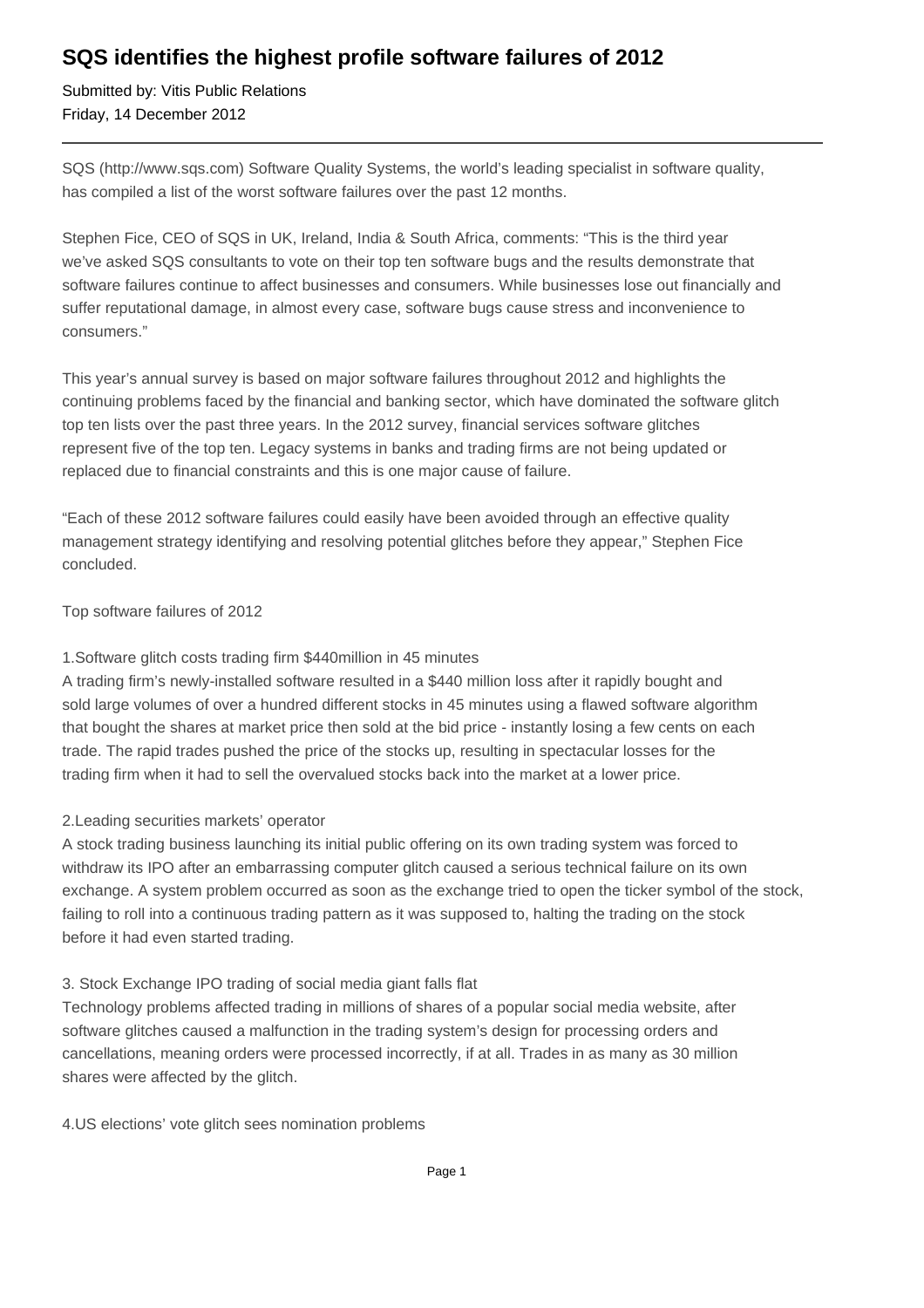Computer problems drew complaints across the US during the 2012 elections, with numerous problems with voting machine glitches reported by voters. An example was touchscreen errors automatically changing the vote from one candidate to another and not allowing voters to reselect or correct the error.

#### 5. Airline's software glitch strands travellers for the third time

For the third time in 2012, a computer glitch wreaked havoc on thousands of travellers with a US airline, delaying flights for hours. A glitch in the dispatch system software resulted in hundreds of delayed flights across the US and internationally. The two hour outage held up 636 of the 5,679 scheduled flights and resulted in 10 flights being cancelled altogether.

#### 6. Security staff shortage at international sports event

An internal computer systems problem resulted in miscalculation of the number of security staff required to support an international sports event this summer. This internal staff rostering glitch resulted in members of the armed forces being drafted in to act as security staff.

### 7. Teething problems for new revenue service software system

After upgrading its software and revenue service system, at an estimated cost of \$1.3 billion through 2024, to promote e-filing of tax returns, the US revenue service saw delays in handling electronic tax returns, with 85 per cent of refunds delayed by 23 days+.

#### 8. Gambler loses winnings to computer virus

A gambler, who was under the impression he'd won just over \$1 million, was told by a High Court that, despite his anticipated windfall showing in the online game he had played, he was not a millionaire after all. A software error mistakenly reported his winnings as much higher than they actually were and, due to this contingency being covered in the game's terms and conditions, he could not legally claim his anticipated prize.

#### 9. Utility customers in the dark over late notice and incorrect payment charges

An Australian energy company sent thousands of customers late payment charges for bills they didn't receive due to a computer glitch, while a Germany utility company overcharged 94,000 of its customers due to a computer glitch that incorrectly charged exit fees, costing the energy supplier \$2.24 million in settlement payouts.

#### 10. Leap Year bugs disrupt banking and healthcare payment systems

A leading multinational corporation's cloud computing service outage, which affected Governments and consumers, was caused by the additional day in February this year. The same leap year date bug also affected an Australian payment system used by the health industry, resulting in 150,000 customers being prevented from using private health care cards for medical transactions for two days.

\* All \$ figures are US Dollars unless otherwise stated.

For more information on SQS and its services, please visit http://www.sqs.com.

- ENDS -